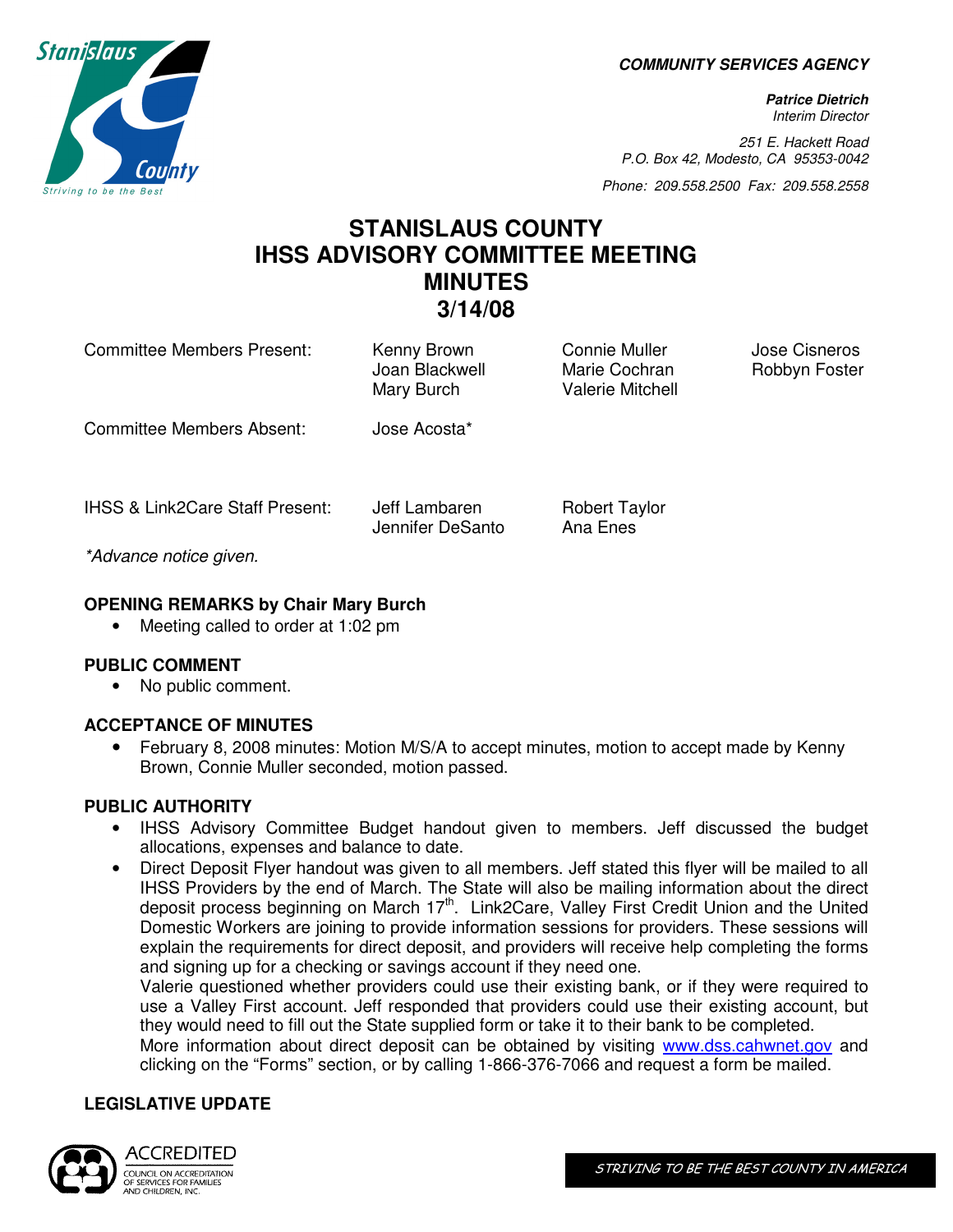- Jeff reported on AB 2139; a bill which prohibits auto policies from excluding providers from using their vehicles for IHSS tasks unless they pay extra premium for "business" coverage.
- Jeff reported on AB2242; this bill requires that the recipient should receive an explanation for the increase or decrease in their IHSS hours. Jeff explained the background reasons for this bill; providers are not always aware of the time for tasks that are allowed, and recipients are not always clear on the reasons for the changes in hours.

The Committee discussed this at length, and Robbyn stated her recipient's social worker does a good job of explaining, and a Notice of Action with the adjustment and reason for adjustment is always mailed to them. Other members agreed that any change in hours was already being clearly communicated to them. After general discussion, Committee members felt that this was an unnecessary mandate, since the communication was already being done through the Notice of Action. Robbyn made a motion to compose a letter opposing this legislation. Kenny seconded, and the motion passed unanimously.

- Jeff reviewed the suggestions given by the Legislative Analyst (LA) in response to the proposed budget. The LA agreed to deletion of COLA's for SSI/SSP, and reducing the SSI/SSP poverty level for couples.
- The LAO's response to the 18% cut in IHSS services stated it was doubtful that significant savings would result from the cuts, and the ability for recipients to appeal may increase hearing costs, negating any overall savings. Rather than an across the board cut, the LAO recommended taking one of the six allowable hours from domestic services.
- The LAO also suggested looking at a tiered wage system, similar to those in place in LA county and Lake county. These systems pay a higher wage for providers who have experience, or are willing to be "emergency" providers. The Committee discussed these systems and their benefits, and Kenny requested a report from IHSS showing how many recipients are served and how many IHSS hours are used each month by our homemaker program.
- Jeff reported that Karen Bass will become the next Speaker of the Assembly, and Megan Juring will become the new assistant Long Term Care Manager for Health & Human Services.

#### **CORRESPONDENCE**

• Jeff presented the letter that was sent to the Governor and various Assemblymen and Congressmen. The letter voiced the Committee's opposition to the proposed 18% cuts in domestic hours for IHSS Recipients.

## **CONVICTION MATRIX**

- The conviction matrix used to screen IHSS registry providers was reviewed by the Committee. After discussion, the Committee voted to make the following changes: permanent exclusion for anyone convicted of Child Abuse, and increased restrictions for anyone convicted of perjury. Link2Care staff will update the matrix and post the new requirements online, as well as use the updated matrix at registry orientations.
- The Committee discussed the appeals process for providers. Connie requested the appeals process be placed online. After discussion, the Committee decided that a statement on the website asking providers to call for more information was deemed appropriate. Link2Care staff will make those changes.

#### **GENERAL UPDATE**

• Jeff announced that Link2Care has stopped taking registry applications from providers. Link2Care has reached a "saturation point" where we have enough providers on the registry to prevent unmet needs, but have begun to have so many providers that those who have completed training are not being referred out enough to find work. By limiting the number of providers allowed on the registry, Link2Care can balance the needs of IHSS Recipients with the need to find employment for the trained registry providers.